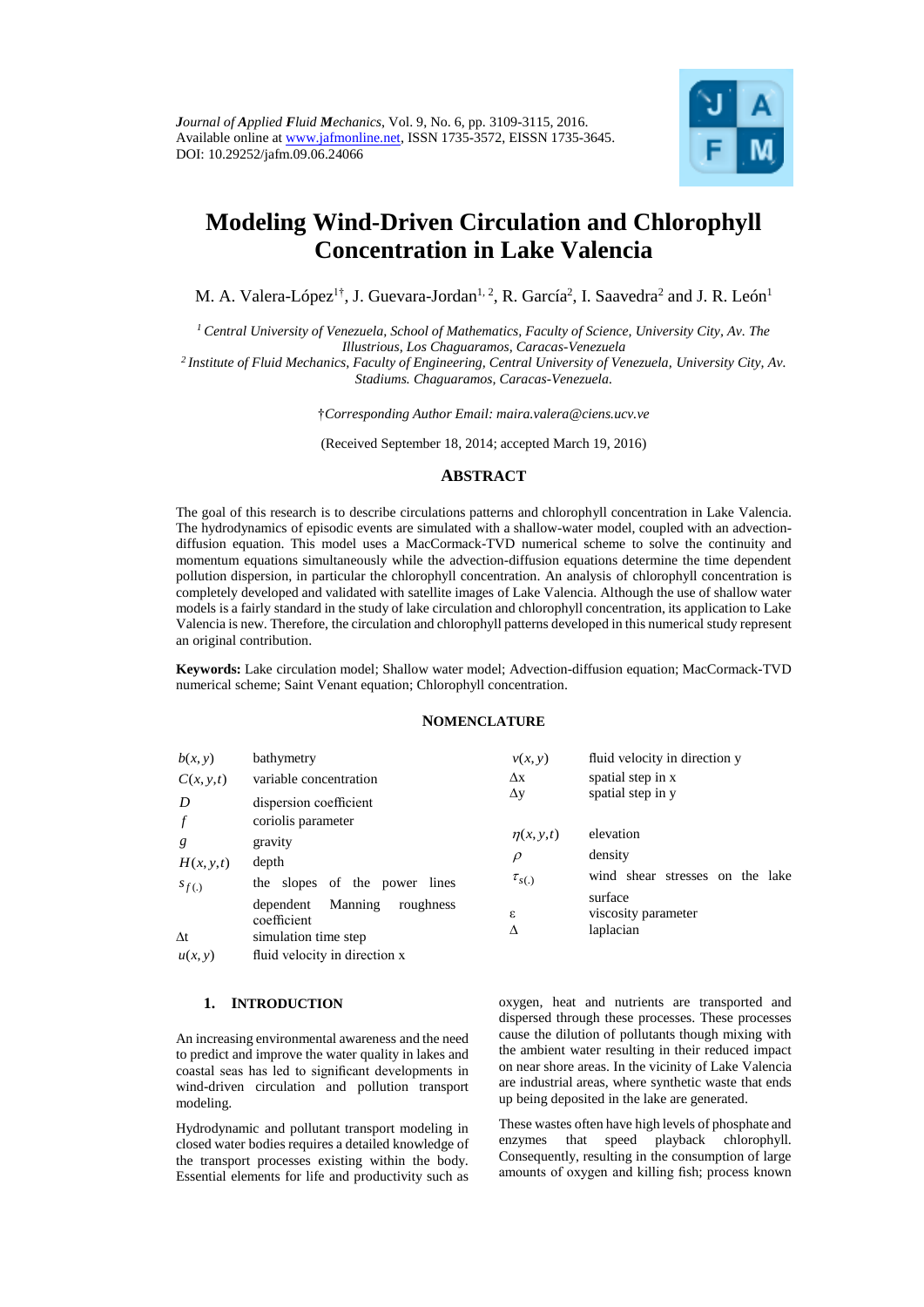#### as eutrophication.

The Lake Valencia is the second lake in importance of the Bolivarian Republic of Venezuela and is the biggest freshwater body of the country. Its basin is endorheic type and is located in the north central region of Venezuela, between Aragua and Carabobo states, has an area of about  $391 \text{ km}^2$  and a maximum depth of 42.5 meters, draining water into the lake tributaries sixteen of which four are contaminated, see Fig. 1. This lake is the most important hydrographic phenomenon of the country: its length, width and maximum depth are 30 kilometers, 20 kilometers and 40 meters, respectively, which justified our two-dimensional simulation using a numerical model based on the Saint Venant equations, more information can be found in Garc´ıa and Kahawita (1986). The induced circulation can be hydraulically or wind-driven. Our work assumes that circulation in Lake Valencia is essentially wind-driven. The Lake Valencia basin is one of the most densely populated country with about 2.760.000 inhabitants in 0.3% of the country. Associated with this population density are all economic activities in the basin, which include heavy industrial activity with 30% of the country, where most paper factories, paint, batteries, food processing and metal processing industries; followed by agriculture, accounting for 3% of agricultural lands in Venezuela and where about 50% of these employees are agrochemicals.



**Fig. 1. Venezuela map with zoom of Lake Valencia**.

There have been some studies on the amount and types of pollutants found in Lake Valencia. Some of these studies have focused on deter-mining cadmium concentrations in water-soluble fractions, together with carbonates and total particles of different sizes in a soil of the basin of Lake Valencia. Garc´ıa and Sosa (1994) notes that lacustrine soils located in the Valencia Lake basin have significant concentrations

of total cadmium, while Gonz´alez *et al*. (2010) concluded in their work that there are no significant differences between the size of the soil particles and the total content of cadmium concentration. Meanwhile, Xu and Jaff´e (2008) examined bulk geochemical parameters and organic matter biomarkers in a short, high resolution gravity core in Lake Valencia, to reconstruct anthropogenic impacts on the lake conditions.

In addition, there are several studies on Lake Valencia, particularly on the biological, physical and chemical properties of its waters at various observation's stations. We can cite as the most representative of these studies, William Lewis Jr. in the decades of the 70's and 80's, Infante *et al*. (1979), Lewis (1983a), Lewis (1983b), Levine and Lewis (1985), and the extensive report conducted by Lin (1982), which states the need for numerical modeling studies in order to better understand the complex processes occurring in the lake. These studies indicate that Lake Valencia is thermal, and possibly biological and chemically stratified. Abrupt changes in this stratification could explain the massive fish kill and changes in chemical composition of its water. The Ministry of Popular Power for the Environment of the Bolivarian Republic of Venezuela, since 1981, maintains a recovery program of Lake Valencia. As part of this program, in 2009 a campaign of sampling surface sediments of lakes in 41 seasons was performed following a sampling scheme in grid  $(2 \times 1 \text{ km})$  using criteria that relate the current lake, areas of deeper, more pollution and near the mouths of tributaries and tributary areas, being determined the spatial distribution of phosphorus in the surface sediments of Lake Valencia, as well as the differences in function or grain size fractions, see Su´arez *et al*. (2013). These observations suggest that a rigorous numerical simulation of Lake Valencia should be done using three-dimensional models. The absence of information and data to feed the models has greatly limited its use. Recently there has been a unique three-dimensional numerical simulation reported by Torres *et al*. (2006). They analyze some configurations of movement, dispersal tracers and stratification effects, but their results are not conclusive. Other one-dimensional numerical simulations have been reported to determine side profiles of biological-chemical components or temperature, see for example the work done by Levine and Lewis (1987). Circulation models of Lake Valencia obtained by two-dimensional simulations using shallow water equations have not been reported as far as we have information.

The content of this paper is distributed in six sections. The first section is this introduction with the review of previous works. Then, the second section describes the Saint Venant equations the initial and boundary condition that modeling wind-driven circulation in Lake Valencia. The numerical model and the corresponding scheme description with applications in the basin are presented in the section three followed by the implementation of advectiondiffusion equation and a data analysis in the section four. Finally, results and discussion, along with the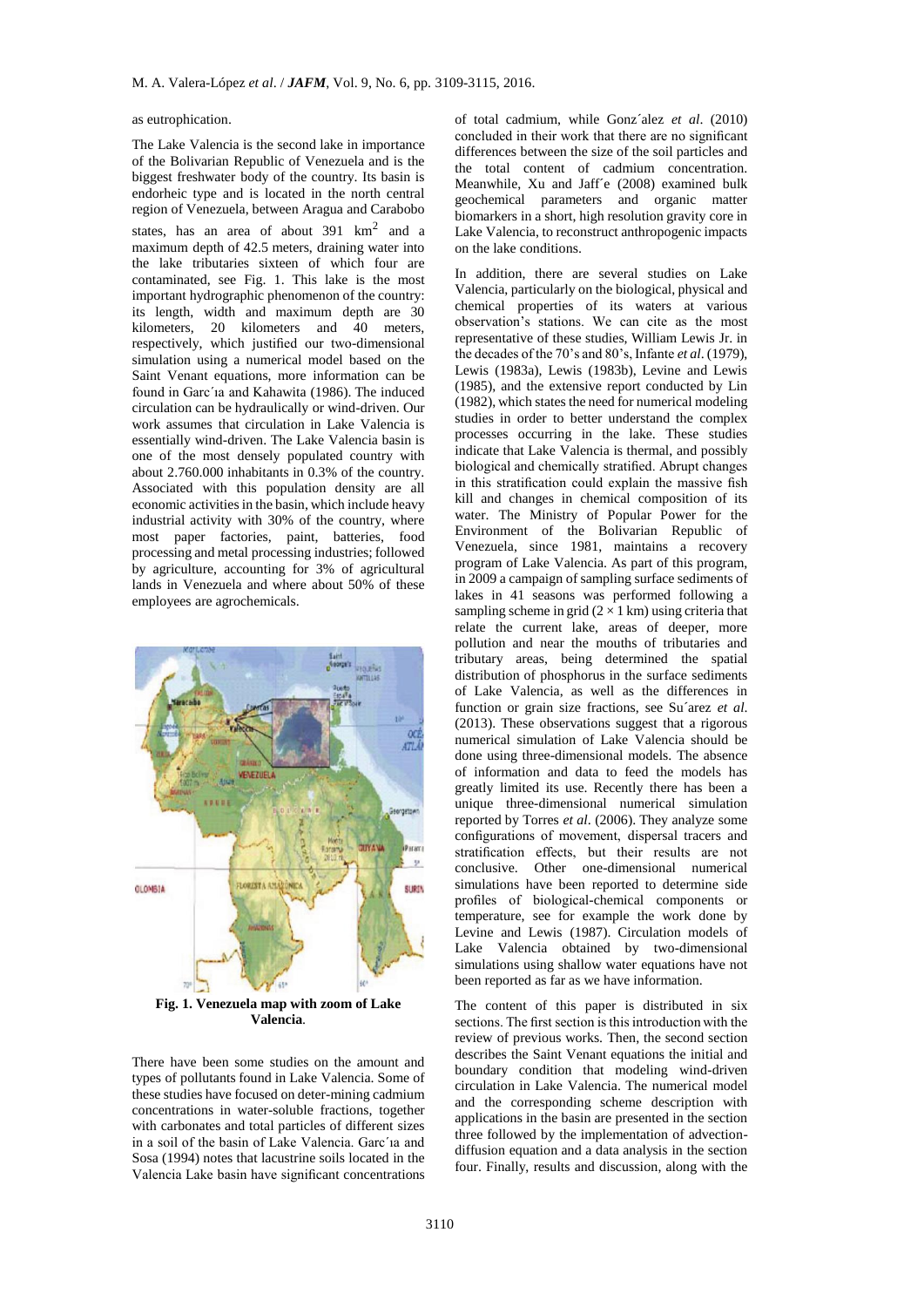appropriate conclusions are shown in the fifth and sixth sections, respectively.

#### **2. SAINT VENANT EQUATIONS**

The Saint Venant or shallow water equations model the propagation of disturbances in water and other incompressible fluids. The underlying assumption is that the depth of the fluid is small compared to the wavelength of the disturbance. Lake Valencia keeps this condition, so the use of Saint Venant equations provide a reasonable model for this situation.

The equations are derived from the principles of conservation of mass and conservation of momentum. The independent variables are the time, t, and two spatial coordinates, x and y. The dependent variables are the fluid height or depth, H, and the two-dimensional fluid velocity field, u and v. The force that acting on the fluid is gravity, represented by the gravitational constant, g. The partial differential equations are:

$$
\frac{\partial \eta}{\partial t} + \frac{\partial H u}{\partial x} + \frac{\partial H v}{\partial y} = 0,
$$
\n
$$
\frac{\partial H u}{\partial t} + \frac{\partial H u^2}{\partial x} + \frac{g}{h} \frac{\partial H^2}{\partial x} + \frac{\partial H v u}{\partial y}
$$
\n
$$
= -gH \left( -\frac{\partial Z_f}{\partial x} - Sf_x \right) - \tau_{sx} + f v + \varepsilon \Delta (H u), \qquad (1)
$$
\n
$$
\frac{\partial H v}{\partial t} + \frac{\partial H u v}{\partial x} + \frac{\partial H v^2}{\partial y} + \frac{g}{2} \frac{\partial H^2}{\partial y}
$$
\n
$$
= -gH \left( -\frac{\partial Z_f}{\partial x} - Sf_x \right) - \tau_{sy} - fu + \varepsilon \Delta (H v).
$$

where the depth  $H = H(x, y, t)$  is defined as  $H = \eta + b$ , where  $b = b(x, y)$  is measured bathymetry positive downward from the geoid and η = η(*x,y,t*) is the elevation of the free surface relative to the geoid. The source terms in turn contains the following expressions: *g* is gravity, *f* is the Coriolis parameter,  $Z_f$  is the bottom elevation,  $\tau_s(.)$  is the wind shear stresses on the lake surface,  $\rho$  is the density,  $\varepsilon$  is a viscosity parameter,  $\Delta$  is the Laplacian and  $s_{f(.)}$  are the slopes of the power lines dependent Manning roughness coefficient, more information can be found in Garc´ıa and Kahawita (1986) and Tsanis and Saied (2007).

The differential equations that arise must be treated with an appropriate set of initial and boundary conditions. The initial conditions are the speeds *u* and  $v$ , and the depth  $H$  throughout the calculation field for the initial time point  $(t=0)$ :  $u(x, y, 0) = u_0(x, y)$ ,

(t=0): 
$$
u(x, y, 0) = u_0(x, y)
$$
,  
\n $v(x, y, 0) = v_0(x, y)$ ,  $H(x, y, 0) = H_0(x, y)$ .

Usually these values are known a priori, or it is necessary to estimate physically realistic values based on experience. In this paper, it is assumed that the flow velocities are initially zero and the bathymetry data is taken as the initial depth.

The boundary conditions, in this investigation, are closed and define the calculation field where the water surface is in contact with the ground. This type of boundary condition is sometimes called waterproof condition. In this research, the viscosity parameter is not null, which makes our formulation of the Saint Venant equations slightly parabolic. Consequently, it becomes necessary to change or supplement the boundary condition of impermeability to zero speed, sometimes referred to as non-slip condition. That is,  $(u, v) = 0$ , and additionally  $(u, v)$ .  $n = 0$ . The combination of the equations, initial conditions and boundary conditions described produce a mathematically well-posed problem, which was discretized using the finite difference method developed by Garc´ıa and Kahawita (1986).

# **3. NUMERICAL MODEL**

The main program consists of two models; hydrodynamic model and pollutant transport model. Hydrodynamic and pollutant transport modeling in closed water bodies require a detailed knowledge of the transport processes that exist within the body. Hydrodynamic or circulation model is bidimensional and employs the conventional horizontal depthaveraged model and the pollutant transport model is a depth-averaged model for the advection-diffusion equation. Below is presented a description of both models.

## **3.1 Hydrodynamic Model**

We call hydrodynamic model, to the twodimensional numerical model used in this paper to solve the Saint Venant equations, which is an adaptation of the finite difference scheme for fractional steps developed by Robert W. MacCormack in the early 70s. This algorithm is based on the type fractional step which allows subdividing a finite difference operator into a series of simple operators. This reduces the volume of the calculation, whilst reaching second order accuracy in time and space.

The resulting numerical scheme is explicit, which avoids the cost of evaluating the Jacobean, but imposes constraints on the time step to ensure stability. Also, this hydrodynamic model is  $O(\Delta t)$  +  $O(\Delta x)$  and has no dispersive effects. The study of the linearized hydrodynamic model provides the following stability condition:

$$
\Delta t \le \min\left[\left(\frac{1}{\Delta x^2 + \Delta y^2}\right)^{-1/2} (gH)^{-1/2}\right],\tag{2}
$$

where ∆x, ∆y and ∆t are the dimensions of the blocks of the mesh and the simulation time step, respectively. The consistency and stability of the scheme guarantees convergence. The implementation of the numerical scheme described by Garc´ıa and Kahawita (1986), was conducted at the Institute of Fluid Mechanics at the Universidad Central de Venezuela (UCV) and has given rise to a hydrodynamic code which has been used in this research to study the static circulation of Lake Valencia.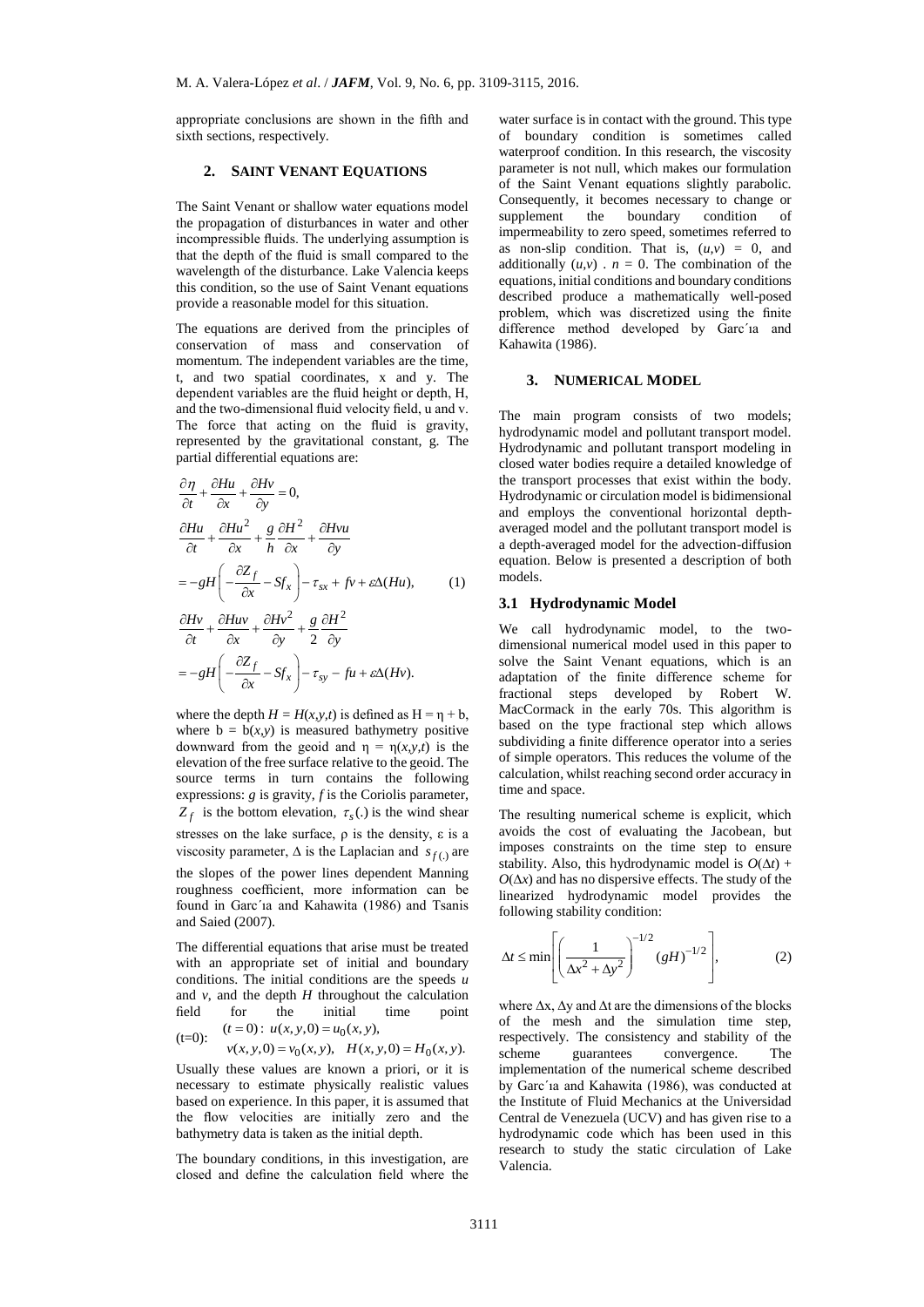#### **3.2 Pollutant Transport Model**

The two-dimensional depth-averaged advectiondiffusion equation representing the fate of a conservative pollutant can be expressed as:

$$
\frac{\partial C}{\partial t} + \frac{\partial (Cu)}{\partial x} + \frac{\partial (Cv)}{\partial y} = \frac{\partial}{\partial x} \left( D \frac{\partial C}{\partial x} \right) + \frac{\partial}{\partial y} \left( D \frac{\partial C}{\partial y} \right) (3)
$$

where  $D$  is the dispersion coefficient;  $u$ ,  $v$  are the depth mean velocities in the x and y directions, respectively, and *C* is the variable concentration, see Pearson and Barber (1996). This equation can be interpreted from a particle tracking perspective. If *C* is considered as a probability density function, the Eq. (3) is identical to the Fokker-Planck equation. The boundary conditions completing the model are: (a) solid boundaries - zero normal flux,

- (b) free transmission boundaries uniform flux, and
- (c) pollution sources pollutant concentration is known, see Tsanis and Saied (2007). The stability condition for this model is given as follows:

$$
\max\left(\left|u\frac{\Delta t}{\Delta x}\right|, \left|v\frac{\Delta t}{\Delta y}\right|\right) < 1. \tag{4}
$$

The Fokker-Planck equations takes place under the action of both advection and diffusion each time step. In order to translate the particles due to pure advection, it is necessary to introduce the velocities calculated by the hydrodynamic model. The method used for the approximation of the concentration at the faces of the grid cells is the centered finite difference. Any particles which cross a solid boundary are immediately reflected back into the flow domain thus maintaining mass conservation. The method is conservative, preserve and conditionally stable although the time step should be limited order to obtain an accurate representation of the advective transport.

# **4. DATA ANALYSIS**

There are four types of data used in this research: (i) the geometry, (ii) the meshing, (iii) the bathymetry and (iv) the wind direction.

The geometry of the problem is presented in Fig. 2(a) which is a schematic representation of Lake Valencia, Venezuela. The meshes used are uniform and formed by square blocks as shown Fig. 2(b). The dimensions of the blocks used in the simulation can range from 1 kilometer to several hundred meters. It has been found these quantities are sufficient for the circulation study. The simulation of large bodies of water by the shallow-water equations is well known, see Miller (2007). In the specific case of this investigation, several models were developed to generate interpolation bathymetry data associated with different mesh sizes. This information is available in graphical form for digitization in several references, see Infante *et al*. (1979), Lin (1982), Min. del Ambiente (1995). Fig. 3 shows one form of the bathymetry used in this work. This bathymetry is generated by linear interpolation on the simulation grid.



**Fig. 2. (a) Schematic representation of Lake Valencia and (b) Lake Valencia simulation mesh**  of 95 × 65 blocks where  $\Delta x = \Delta y \approx 300$ m.



**Fig. 3. Lake Valencia bathymetry measured in meters**.



**Fig. 4. Rose wind measured in km/h.**

The Saint Venant equations require certain parameters which were compiled from average values reported in the literature, see Miller (2007), except for the wind speeds and directions. We use records pertaining to the Base Mariscal Sucre (Boca de Rio). For simplicity, as a first approach to the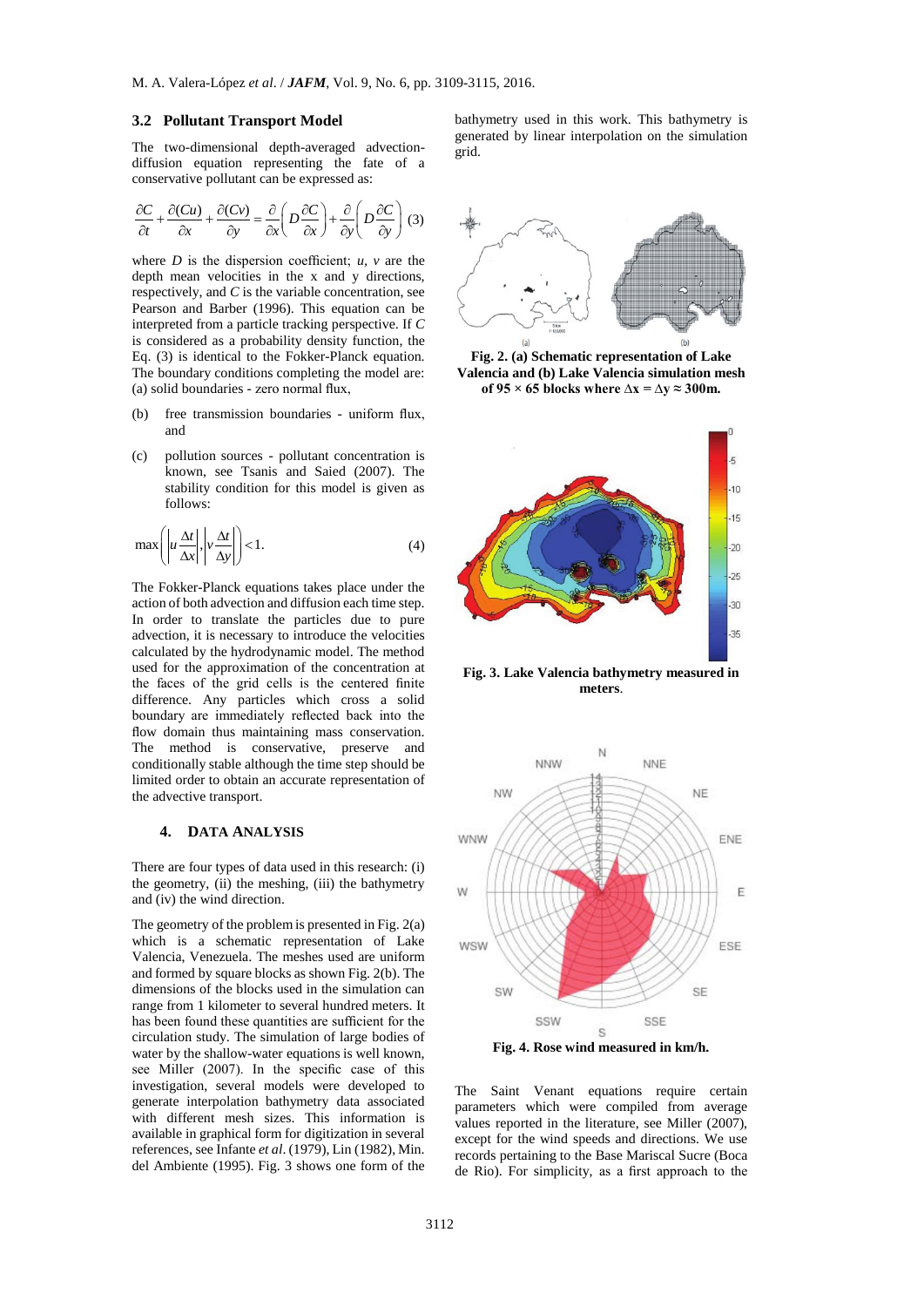simulation of the movement of Lake Valencia, this paper took a weighted average of the collected information. In each simulation, a single constant speed and wind direction around the lake was assigned.

A good distribution of these quantities is given by the wind rose shown in Fig. 4. This speed in this wind rose is given in km/h and the wind direction is given in terms of the cardinal coordinates. This graph indicates that the direction of the winds in Lake Valencia may vary from the north-west (NW) to the north-north-east (NE), and may take either direction between the range containing the south direction (S). The wind speed falls within 0-15 km/h. The wind rose has not statistical information, but we can infer that the average magnitude of the wind speed should be approximately 10-11 km/h, which represents about 3 m/s. This speed has been used in the simulation discussed in the following section. In addition, for purposes of the simulation, to be discussed below, it is assumed that the wind is southsouth-west direction. This direction is similar to that reported by Torres *et al*. (2006) which partly justifies its use.

# **5. RESULTS AND DISCUSSION**

The simulations are stopped when the kinetic energy of the lake reaches a steady-state and the velocity distribution associated with that state has called static circulation, see Blaisdell *et al.* (1991). Figure 5 shows the kinetic energy curves versus time for different values of the wind speed. This figure shown that the kinetic energy of the lake always reaches a steady state, assuming that the wind speed is constant. The stability level of kinetic energy is directly proportional to the magnitude of the wind speed. The numerical test for the hydrodynamic model of Lake Valencia found that the time step does not significantly affect neither the total kinetic energy of flow nor the time required to reach the steady state as long as the stability criteria is satisfied. To study the effect of the wind speed on the time to steady state, several runs were made to obtain the stationary state.



Figures 6 and 7 are a representation of the static circulation and the velocity field for Lake Valencia obtained numerically by the shallow-water simulation. It is assumed that the wind speed and direction is 3 m/s from south-south-west to northnorth-east of the lake throughout the simulation.



**Fig. 6. Static circulation of Lake Valencia.**



**Fig. 7. Magnitude and velocity field of the flow in the static circulation of Lake Valencia**.

Figure 6 shows, from another perspective, the structure of static circulation of Lake Valencia under the conditions described above. The formation of eddies or vortices in endorheic lakes, whose streams are defined by the wind, is a normal phenomenon. However, it is not always easy to predict the number of vortices that can be generated. In this graph there are three major vortices, all adjacent to a transverse current, flowing north-east to south-west through the interior of the lake. Vortex No. 1 is the largest, and is determined by the current of the north-west and crosses the internal current inside the lake. Vortex No. 2 appears to be generated artificially by Tacarigua's island, which is a large island in Lake Valencia. Vortex No. 3 is generated naturally by currents to the east and south-east coast of the lake, along with the large current flowing transversely inside. This vortex encompasses a small island that, by its size, cannot generate vortices in the environment. This observation seems to indicate that the inclusion of tiny islands, of which there are approximately twenty-two, would have little effect on static circulation configurations of Lake Valencia. Our results agree with those reported by Torres *et al*. (2006), especially with regard to the strong currents generated along the coast, parallel or partially parallel to the wind direction. The result presented in Torres *et al*. (2006) does not show the existence of vortices, constituting the main discrepancy with our results.

The analysis of Fig. 7 will be made taking into account the magnitude and direction of the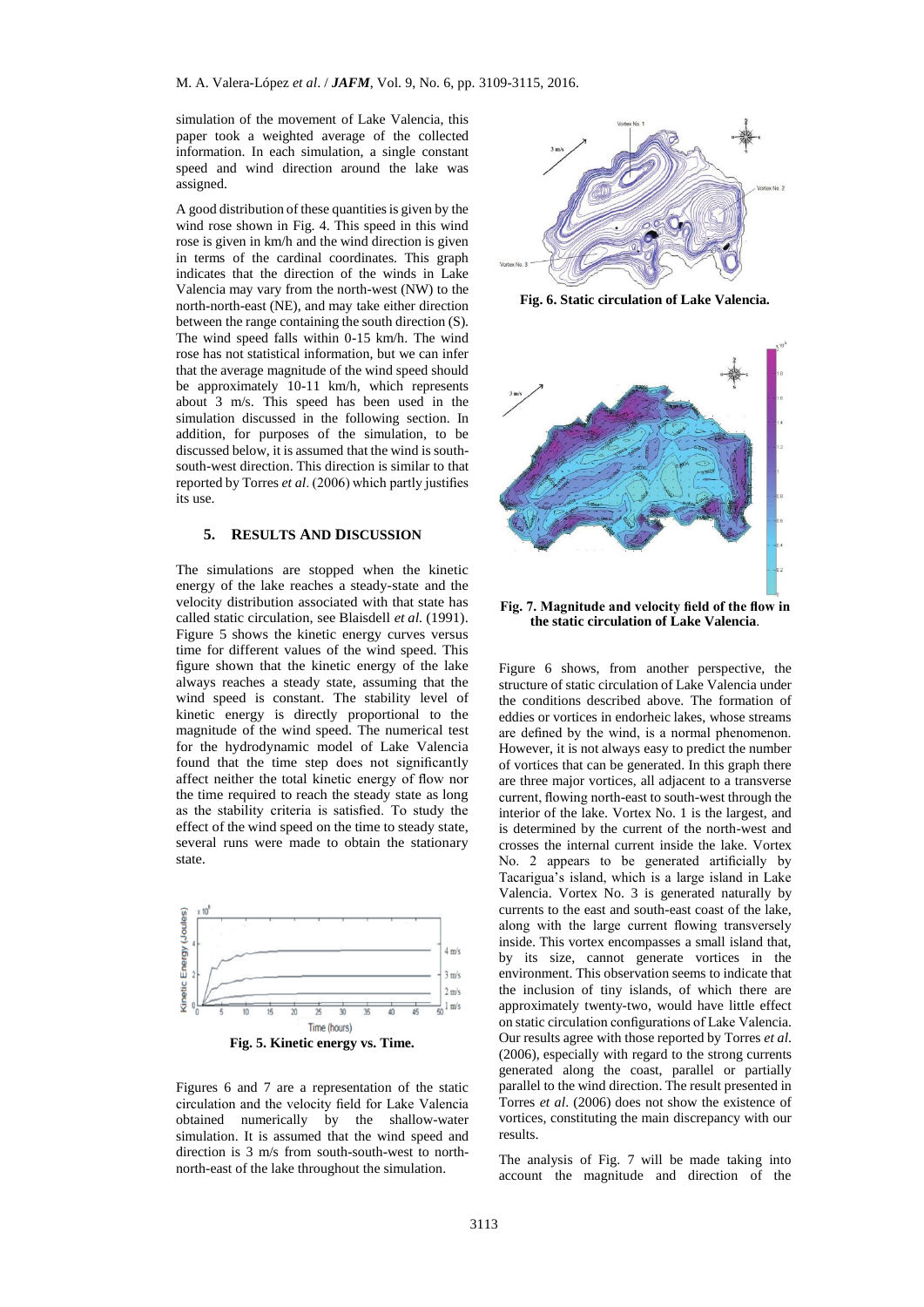currents. From the point of view of magnitude, it is observed that the scale values corresponding to high velocities are distributed almost throughout the coastal region of the lake, except the north-east and south-west. This behavior of the magnitudes of the current velocities is physically consistent with the wind direction. In shallow-water models for lakes, higher currents near the coast or shores occur when there are no other sources of current, which is the case we are simulating. The magnitudes of low current velocities, associated with the colors at the bottom of the scale, are located inside the lake and coastal parts previously excluding. This behavior is also physically consistent, since the wind must move a large water column due to a greater depth. Around the northeast coast, the low speeds are almost perpendicular to the wind direction. The low speeds around the south-west coast are determined by the current flowing in the opposite direction to the wind inside the lake, which is best shown in Fig. 7. Standard speeds that are present in this figure are scaled (i.e., calculated from a coarser mesh), however, major vortexes remain.

In the vicinity of Lake Valencia are industrial areas, where synthetic waste that ends up being deposited in the lake are generated. These wastes often have high levels of phosphate and enzymes that speed playback chlorophyll. Consequently, resulting in the consumption of large amounts of oxygen and killing fish; process known as eutrophication.



Chlorophyll concentration optically measurable because the chlorophyll pigment is a photoreceptor capable of transforming the energy to sunlight into chemical energy. This typically has two absorption peaks in the visible spectrum, one in the vicinity of the light blue and the other in the red area of the spectrum. These bands reflect the more nourished part corresponding to the green color. Thus, it can be easily detected by their behavior in the light or reflectance. The reflectance can be found and observed through satellite imagery. An image of the satellite Landsat 8 is considered a spatial resolution of 240 meters in the month of March 2014. The suitable index for the reflectance of chlorophyll is the vegetation. This index is NDV I and is obtained from the following operation between bands:

$$
NVDI = \frac{Band4 - Band3}{Band4 + Band3},
$$
\n(5)

where *Band 3* represent the red band and Band 4 the infrared band.

Figure 8 shows the chlorophyll distribution after releasing the chlorophyll in two sources points, one at the south-west and other in the south-east of the lake, represented in Fig. 8 by rectangles. This figure shows the concentration of chlorophyll after releasing a conservative source continuously. Firstly, it is in the early time steps model the transport of particles in the lake (advection). Secondly, beginning to be seen the spread of the contaminant in the various regions of the lake (diffusion), as shown in Fig. 8. This image is obtained in the simulation generated by the advection-diffusion equations, (3). Comparing the image in Fig. 8 with the satellite image, Fig. 9, obtained in March 10, 2014, a great similarity is observed in the results. Satellite images considered, due to the average wind direction during the month coincides with that used for calculating the static current flow shown above. For this reason, our results are consistent.



**Fig. 9. (a) Satellite image.**

#### **6. CONCLUSION**

It has been presented for the first time, a study of static circulation of Lake Valencia based on a twodimensional hydrodynamic model. It is partially shown the results associated with wind settings mostly used in other research. Under constant wind directions, the kinetic energy of Lake Valencia, reaches a stable value in a few hours of simulation. The stability energy allows talking about static circulations. The static circulations obtained are physically consistent. The circulation obtained, overlap with those reported in the three-dimensional case near the boundary. A comparative study between two and three dimensional hydrodynamic models will be necessary. It is desirable to do field measurements in Lake Valencia, which allows properly adjust for any hydrodynamic model used for their study. The effect of several rivers flowing into Lake Valencia is a topic of study that has not been addressed in any simulation model. The study of the circulation generated by position dependent wind speeds is a topic of current research. Due to the large number of islands and the importance of the streams at the edges, would be advisable to repeat this study with a hydrodynamic model using adaptive mesh to the geometry of the lake. The method is conservative